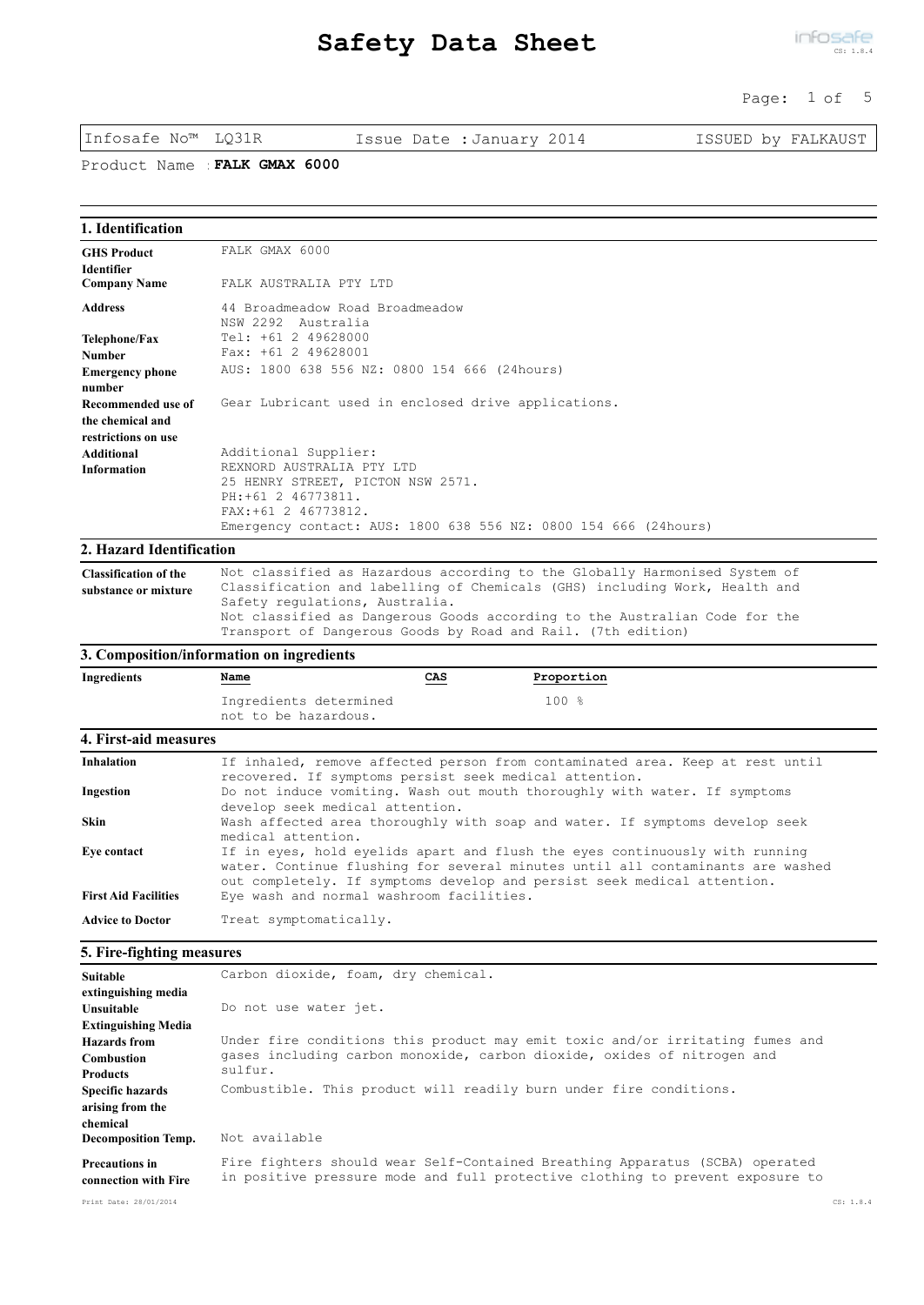### Page: 2 of 5

Product Name :**FALK GMAX 6000**

vapours or fumes. Water spray may be used to cool down heat-exposed containers. Fight fire from safe location. This product should be prevented from entering drains and watercourses.

#### **6. Accidental release measures**

| Personal             | Wear appropriate personal protective equipment and clothing to prevent        |
|----------------------|-------------------------------------------------------------------------------|
| precautions,         | exposure. Extinguish or remove all sources of ignition and stop leak if safe  |
| protective equipment | to do so. Increase ventilation. Evacuate all unprotected personnel. If        |
| and emergency        | possible contain the spill. Place inert absorbent, non-combustible material   |
|                      | onto spillage. Use clean non-sparking tools to collect the material and place |
| procedures           | into suitable labelled containers for subsequent recycling or disposal.       |
|                      | Dispose of waste according to the applicable local and national regulations.  |
|                      | If contamination of sewers or waterways occurs inform the local water and     |
|                      | waste management authorities in accordance with local regulations.            |

#### **7. Handling and storage**

| <b>Precautions for Safe</b><br>Handling                                   | Avoid inhalation of vapours and mists, and skin or eye contact. Use only in a<br>well ventilated area. Keep containers sealed when not in use. Prevent the<br>build up of mists or vapours in the work atmosphere. Do not use near ignition<br>sources. Do not pressurise, cut, heat or weld containers as they may contain<br>hazardous residues. Maintain high standards of personal hygiene ie. washing<br>hands prior to eating, drinking, smoking or using toilet facilities.                                                                                                                                                                                                                                           |
|---------------------------------------------------------------------------|------------------------------------------------------------------------------------------------------------------------------------------------------------------------------------------------------------------------------------------------------------------------------------------------------------------------------------------------------------------------------------------------------------------------------------------------------------------------------------------------------------------------------------------------------------------------------------------------------------------------------------------------------------------------------------------------------------------------------|
| <b>Conditions for safe</b><br>storage, including<br>any incompatabilities | Store in a cool, dry, well-ventilated area away from sources of ignition,<br>oxidising agents, strong acids, foodstuffs, and clothing. Keep containers<br>closed when not in use and securely sealed and protected against physical<br>damage. Inspect regularly for deficiencies such as damage or leaks. Have<br>appropriate fire extinguishers available in and near the storage area. Take<br>precautions against static electricity discharges. Use proper grounding<br>procedures. For information on the design of the storeroom, reference should<br>be made to Australian Standard AS1940 - The storage and handling of flammable<br>and combustible liquids. Reference should also be made to all applicable local |
| <b>Storage Regulations</b>                                                | and national regulations.<br>Classified as a Class C2 (COMBUSTIBLE LIQUID) for the purpose of storage and<br>handling, in accordance with the requirements of AS1940.                                                                                                                                                                                                                                                                                                                                                                                                                                                                                                                                                        |

#### **8. Exposure controls/personal protection**

| Occupational            | No exposure standards have been established for the mixture. However,                                                                                                                                                                                                                                                                                    |
|-------------------------|----------------------------------------------------------------------------------------------------------------------------------------------------------------------------------------------------------------------------------------------------------------------------------------------------------------------------------------------------------|
| exposure limit values   | over-exposure to some chemicals may result in enhancement of pre-existing<br>adverse medical conditions and/or allergic reactions and should be kept to the                                                                                                                                                                                              |
|                         | least possible levels.                                                                                                                                                                                                                                                                                                                                   |
| <b>Biological Limit</b> | No biological limits allocated.                                                                                                                                                                                                                                                                                                                          |
| <b>Values</b>           |                                                                                                                                                                                                                                                                                                                                                          |
| Appropriate             | Provide sufficient ventilation to keep airborne levels below the exposure                                                                                                                                                                                                                                                                                |
| engineering controls    | limits. Where vapours or mists are generated, particularly in enclosed areas,<br>and natural ventilation is inadequate, a flameproof exhaust ventilation system<br>is required.                                                                                                                                                                          |
| <b>Respiratory</b>      | If engineering controls are not effective in controlling airborne exposure                                                                                                                                                                                                                                                                               |
| Protection              | then an approved respirator with a replaceable mist filter should be used.<br>Reference should be made to Australian/New Zealand Standards AS/NZS 1715,<br>Selection, Use and Maintenance of Respiratory Protective Devices; and AS/NZS<br>1716, Respiratory Protective Devices, in order to make any necessary changes<br>for individual circumstances. |
| <b>Eve Protection</b>   | Safety glasses with side shields or chemical goggles should be worn. Final<br>choice of appropriate eye/face protection will vary according to individual<br>circumstances. Eye protection devices should conform with Australian/New<br>Zealand Standard AS/NZS 1337 - Eye Protectors for Industrial Applications.                                      |
| <b>Hand Protection</b>  | Wear gloves of impervious material. Final choice of appropriate gloves will<br>vary according to individual circumstances i.e. methods of handling or<br>according to risk assessments undertaken. Reference should be made to AS/NZS<br>2161.1: Occupational protective gloves - Selection, use and maintenance.                                        |
| <b>Body Protection</b>  | Suitable protective workwear should be worn when working with this material,<br>e.g. cotton overalls buttoned at neck and wrist.                                                                                                                                                                                                                         |

**9. Physical and chemical properties**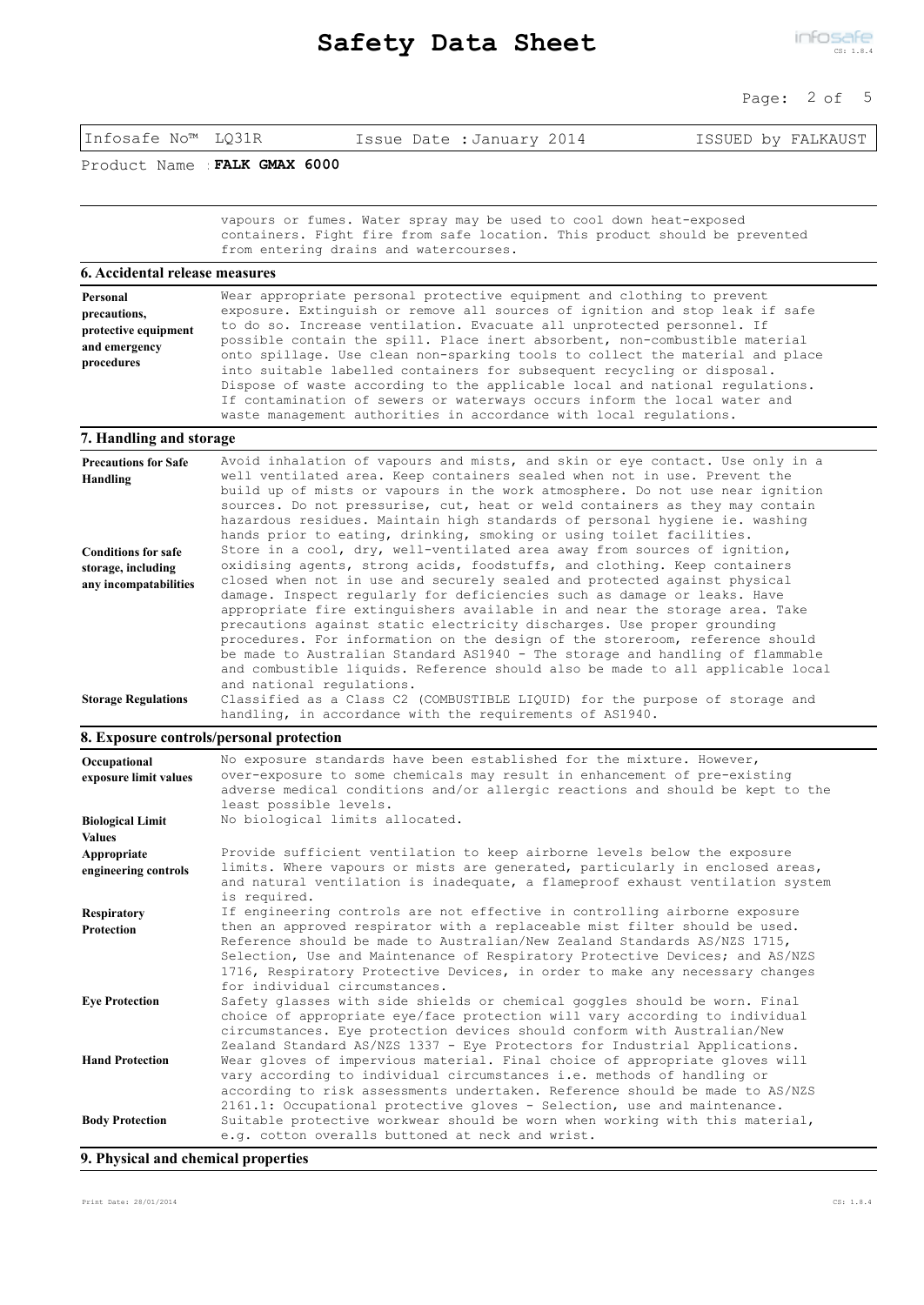#### Page: 3 of 5

| Infosafe No™ LQ31R |                             | Issue Date : January 2014 | ISSUED by FALKAUST |
|--------------------|-----------------------------|---------------------------|--------------------|
|                    | Product Name FALK GMAX 6000 |                           |                    |
|                    |                             |                           |                    |

| Appearance                                       | Bright blue liquid   |
|--------------------------------------------------|----------------------|
| Colour                                           | Bright blue          |
| Odour                                            | Characteristic odour |
| Decomposition<br><b>Temperature</b>              | Not available        |
| <b>Melting Point</b>                             | Not available        |
| <b>Boiling Point</b>                             | Not available        |
| <b>Solubility in Water</b>                       | Not available        |
| <b>Specific Gravity</b>                          | 1.05                 |
| pH                                               | Not available        |
| <b>Vapour Pressure</b>                           | Not available        |
| <b>Vapour Density</b><br>$(Air=1)$               | Not available        |
| <b>Evaporation Rate</b>                          | Not available        |
| <b>Odour Threshold</b>                           | Not available        |
| <b>Viscosity</b>                                 | 132 cSt (40°C)       |
| <b>Partition Coefficient:</b><br>n-octanol/water | Not available        |
| <b>Flash Point</b>                               | $267^{\circ}$ C      |
| <b>Flammability</b>                              | Not flammable        |
| <b>Auto-Ignition</b><br><b>Temperature</b>       | Not available        |
| <b>Flammable Limits -</b><br>Lower               | Not available        |
| <b>Flammable Limits -</b><br><b>Upper</b>        | Not available        |

# **10. Stability and reactivity**

| Reactivity                 | Reacts with incompatibles.                                                 |  |  |  |  |  |
|----------------------------|----------------------------------------------------------------------------|--|--|--|--|--|
| <b>Chemical Stability</b>  | Stable under normal conditions of storage and handling.                    |  |  |  |  |  |
| <b>Conditions to Avoid</b> | Heat, flames and other sources of ignition.                                |  |  |  |  |  |
| Incompatible               | Strong oxidizing agents.                                                   |  |  |  |  |  |
| <b>Materials</b>           |                                                                            |  |  |  |  |  |
| <b>Hazardous</b>           | Thermal decomposition may result in the release of toxic and/or irritating |  |  |  |  |  |
| Decomposition              | fumes and gases including carbon monoxide, carbon dioxide and oxides of    |  |  |  |  |  |
| <b>Products</b>            | sulfur.                                                                    |  |  |  |  |  |
| <b>Hazardous</b>           | Will not occur.                                                            |  |  |  |  |  |
| Polymerization             |                                                                            |  |  |  |  |  |
|                            |                                                                            |  |  |  |  |  |

### **11. Toxicological Information**

| <b>Toxicology</b>                   | No toxicity data available for this material.                                                                                                        |
|-------------------------------------|------------------------------------------------------------------------------------------------------------------------------------------------------|
| <b>Information</b>                  |                                                                                                                                                      |
| Ingestion                           | Ingestion of this product may irritate the gastric tract causing nausea and<br>vomiting.                                                             |
| <b>Inhalation</b>                   | Inhalation of product vapours may cause irritation of the nose, throat and<br>respiratory system.                                                    |
| <b>Skin</b>                         | Skin contact may cause irritation resulting in redness and itching. Prolonged<br>or repeated skin contact may cause defatting leading to dermatitis. |
| Eve                                 | May be irritating to eyes. The symptoms may include redness, itching and<br>tearing.                                                                 |
| <b>Respiratory</b><br>sensitisation | Not expected to be a respiratory sensitiser.                                                                                                         |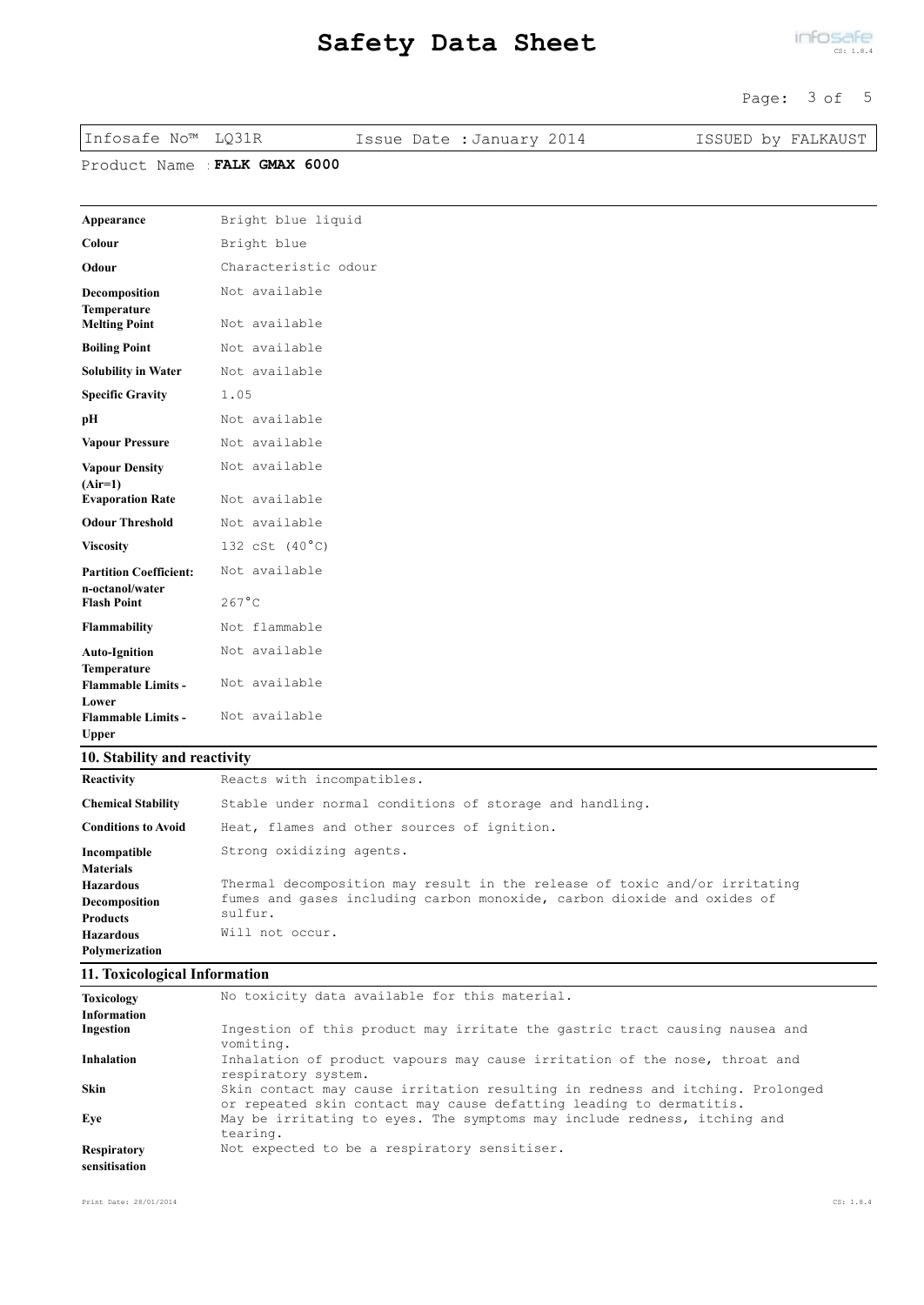#### Page: 4 of 5

| Infosafe No™ LQ31R |                             | Issue Date : January 2014 |  | ISSUED by FALKAUST |  |
|--------------------|-----------------------------|---------------------------|--|--------------------|--|
|                    | Product Name FALK CMAY 6000 |                           |  |                    |  |

Product Name :**FALK GMAX 6000**

| Skin Sensitisation                   | Not expected to be a skin sensitiser.                      |
|--------------------------------------|------------------------------------------------------------|
| Germ cell<br>mutagenicity            | Not considered to be a mutagenic hazard.                   |
| Carcinogenicity                      | Not considered to be a carcinogenic hazard.                |
| Reproductive                         | Not considered to be toxic to reproduction.                |
| Toxicity<br><b>STOT-single</b>       | Not expected to cause toxicity to a specific target organ. |
| exposure<br><b>STOT-repeated</b>     | Not expected to cause toxicity to a specific target organ. |
| exposure<br><b>Aspiration Hazard</b> | Not expected to be an aspiration hazard.                   |

### **12. Ecological information**

| Ecotoxicity                              | No data is available for this material.                      |
|------------------------------------------|--------------------------------------------------------------|
| Persistence and<br>degradability         | Not available                                                |
| Mobility                                 | Not available                                                |
| <b>Bioaccumulative</b>                   | Not available                                                |
| Potential<br>Environmental<br>Protection | Prevent this material entering waterways, drains and sewers. |
| $\sim$ $ \sim$                           |                                                              |

## **13. Disposal considerations**

**Disposal Dispose of waste according to applicable local and national regulations. Considerations**

#### **14. Transport information**

| Not classified as Dangerous Goods according to the Australian Code for the     |
|--------------------------------------------------------------------------------|
| Transport of Dangerous Goods by Road and Rail (ADG Code) (7th edition).        |
| Marine Transport (IMO/IMDG):                                                   |
| Not classified as Dangerous Goods by the criteria of the International         |
| Maritime Dangerous Goods Code (IMDG Code) for transport by sea.                |
| Air Transport (ICAO/IATA):                                                     |
| Not classified as Dangerous Goods by the criteria of the International Air     |
| Transport Association (IATA) Dangerous Goods Requlations for transport by air. |
|                                                                                |
|                                                                                |
|                                                                                |

#### **15. Regulatory information**

| Regulatory              | Not classified as Hazardous according to the Globally Harmonised System of     |
|-------------------------|--------------------------------------------------------------------------------|
| <b>Information</b>      | Classification and labelling of Chemicals (GHS) including Work, Health and     |
|                         | Safety regulations, Australia.                                                 |
|                         | Not classified as a Scheduled Poison according to the Standard for the Uniform |
|                         | Scheduling of Medicines and Poisons (SUSMP).                                   |
| <b>Poisons Schedule</b> | Not Scheduled                                                                  |
|                         |                                                                                |

#### **16. Other Information**

| Date of preparation | SDS Created: January 2014                                                      |
|---------------------|--------------------------------------------------------------------------------|
| or last revision of |                                                                                |
| <b>SDS</b>          |                                                                                |
| Literature          | Preparation of Safety Data Sheets for Hazardous Chemicals Code of Practice.    |
| <b>References</b>   | Standard for the Uniform Scheduling of Medicines and Poisons.                  |
|                     | Australian Code for the Transport of Dangerous Goods by Road & Rail.           |
|                     | Model Work Health and Safety Requlations, Schedule 10: Prohibited carcinogens, |
|                     | restricted carcinogens and restricted hazardous chemicals.                     |
|                     | Workplace exposure standards for airborne contaminants, Safe work Australia.   |